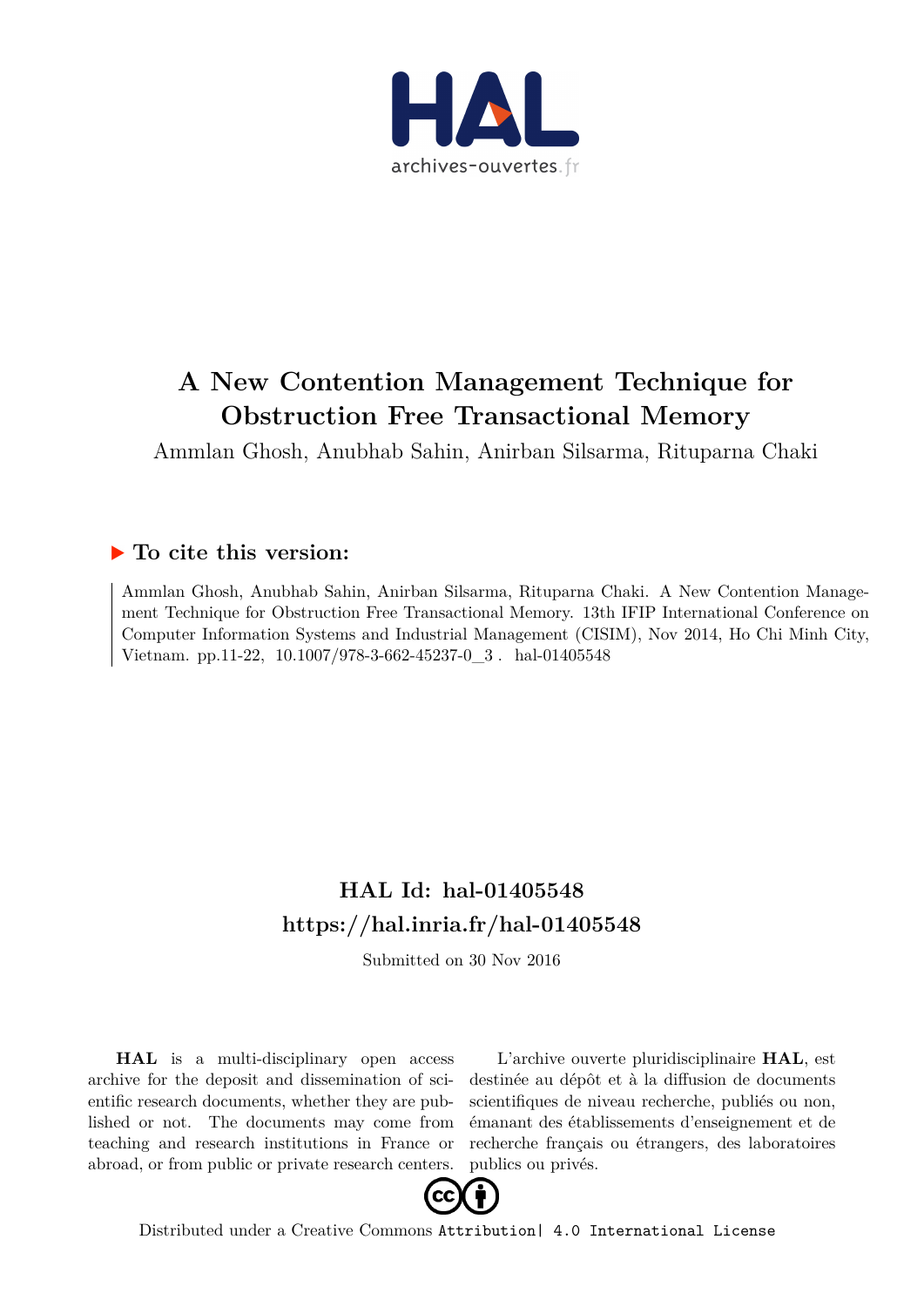# **A New Contention Management Technique for Obstruction Free Transactional Memory**

Ammlan Ghosh, Anubhab Sahin, Anirban Silsarma, Rituparna Chaki

University of Calcutta, Kolkata, India ammlan.ghosh@gmail.com, anubhab.s@hotmail.com, anirban.silsarma@gmail.com, rchaki@ieee.org

**Abstract.** Transactional Memory, one of the most viable alternatives to lock based concurrent systems, was explored by the researchers for practically implementing parallel processing. The goal was that threads will run parallel and improve system performance, but the effect of their execution will be linear. In STM, the non-blocking synchronization can be implemented by Wait-Freedom, Lock-Freedom or Obstruction-Freedom philosophy. Though Obstruction Free Transactional Memory (OFTM) provides the weakest progress guarantee, this paper concentrates upon OFTM because of its design flexibility and algorithmic simplifications. In this paper, the major challenges faced by two state of the art OFTMs viz. Dynamic Software Transactional Memory (DSTM) and Adaptive Software Transactional Memory (ASTM), have been addressed and an alternative arbitration strategy has been proposed that reduces the abort percentage both in case of Read-Write as well as Write-Write conflicts.

**Keywords:** Software Transactional Memory (STM), Obstruction-free Transactional Memory (OFTM), Contention Management, Concurrency.

# **1 Introduction**

Developing systems with multiple threads that can execute concurrently is no more a notion, but a reality. And in the current era, it is more of a necessity to utilize the full capacity of multi-core processors. Improvement of performance within a single core becomes essential to utilize the computational power provided by chip level multiprocessing. Locking has been an in-vogue technique used by the programmers for writing parallel programs. Lock based synchronization, however, leads to a number of unwanted situations like occurrence of deadlocks, priority inversion of processes and complication of fine-grained locking.

Concept of transactional memory addresses these issues and provides a promising alternative to lock based synchronization. The idea is to allow concurrent execution of transactions maintaining atomicity, consistency and isolation (ACI property) of each, i.e. threads will run parallel and improve system performance, but the effect of their execution will appear linear. Unlike database transactions, transactional memory instructions are meant to be short span transactions that access a relatively smaller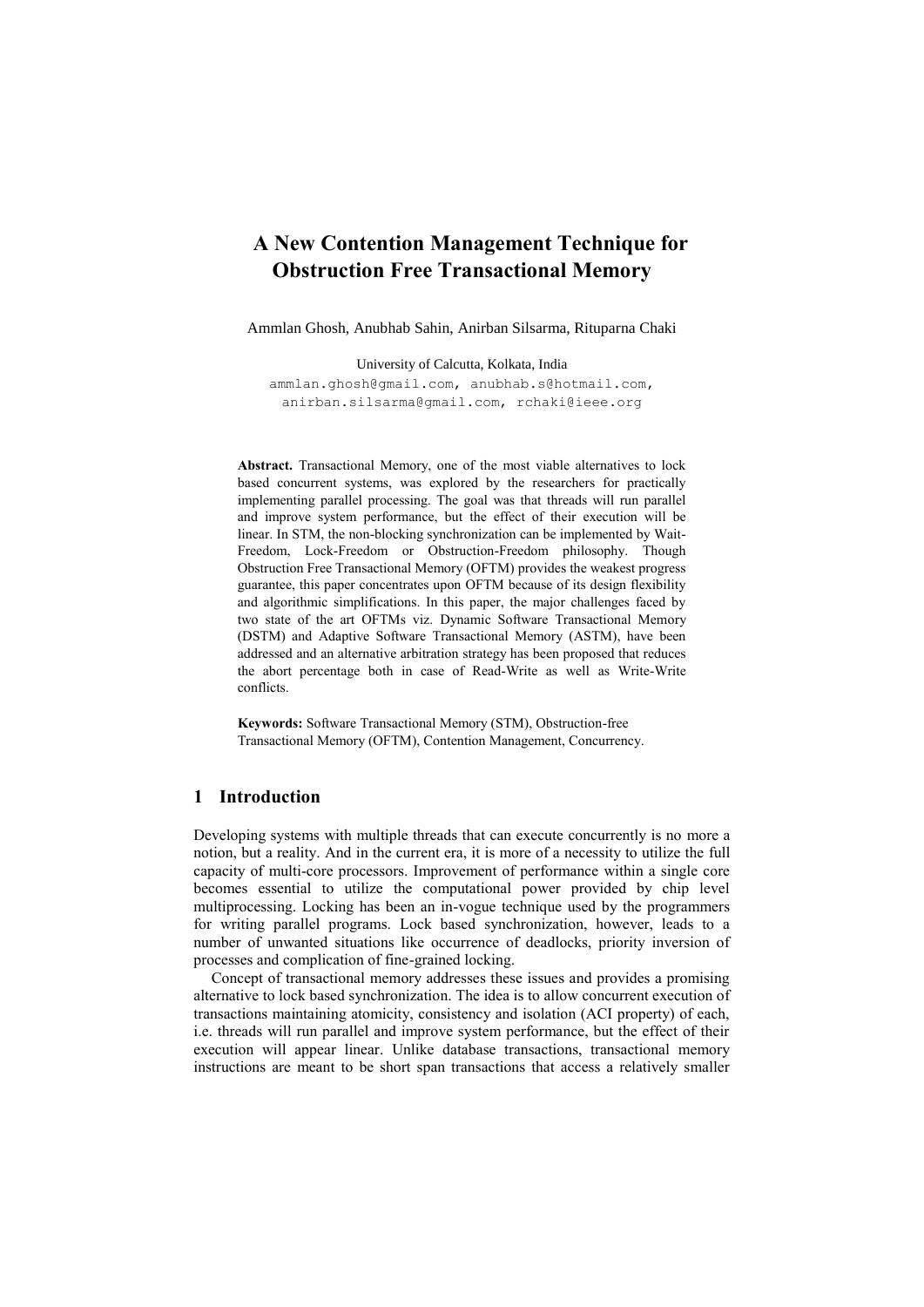number of memory locations [1]. Transactional Memory systems can be purely hardware based (Hardware based Transactional Memory or HTM) [2], software-only (Software Transactional Memory or STM) [3] or hybrid. Naturally, the level of flexibility in STM over modification and integration is maximum. In STM, the fundamental operations i.e. the processes of acquiring and releasing ownership of concurrent objects (shared memory locations) are done atomically by non-blocking synchronization techniques using design primitives LL/SC (Load Linked Store Conditional) [4] and CAS (Compare and Swap) [4,5,7]. The key advantages are low space complexity and reduced performance overhead. These atomic operations are widely supported by multi-core processors.

The non-blocking implementations of STM systems have been mostly designed on the basis of either Lock-Freedom or Obstruction-Freedom philosophy. An STM system is lock free if some transactions are guaranteed to commit in a finite number of steps [6]. Although Lock-Freedom often delivers exceptional results, there is a question mark over the correctness of semantics in these algorithms. An STM system is obstruction free if every transaction is guaranteed to commit in absence of contention. Obstruction freedom provides the weakest progress guarantee and also admits the possibility of livelocks. Still obstruction freedom has been the preferred choice of many as it substantially reduces the implementation complications i.e. codes are simple, flexible and depending upon the design, can considerably improve parallelism and scalability of a system with many cores.

In 2003, Herlihy et al. constructed one of the earliest obstruction-free STM systems called DSTM [10] to support dynamic sized data structures. Since then several OFTMs have been proposed including ASTM [11], RSTM [12] and NZTM [13], with considerable differences in their respective system designs. The researchers were mainly interested in improving the throughput and minimizing the computational overhead of transaction processing.

In this paper, some major challenges faced by two state of the art OFTMs viz. DSTM and ASTM, have been addressed and an alternative negotiation strategy has been proposed. Unlike the existing OFTM systems, the proposed method allows multiple Read-Only transactions to share data object concurrently along with Write transactions. When a Write transaction reaches its commit point it checks the maturity of the all active read-only transactions and decides which of them are allowed to be committed. The proposed algorithm also presents a new contention management policy to resolve conflicts between Write transactions. Section 2 describes some existing works, followed by section 3 which presents the proposed algorithm; section 4 evaluates the performance of the algorithm; finally we conclude and discuss future scope in section 5.

# **2 Background**

The STM uses primitive atomic operations like and LL/SC (load-link and storeconditional) [4] and CAS (Compare and Swap) [5] for implementing read, write, commit and abort statements. Load-link and store-conditional are a pair of instructions used together in multithreading to achieve synchronization. Load-link returns the current value of a memory location and a subsequent store-conditional will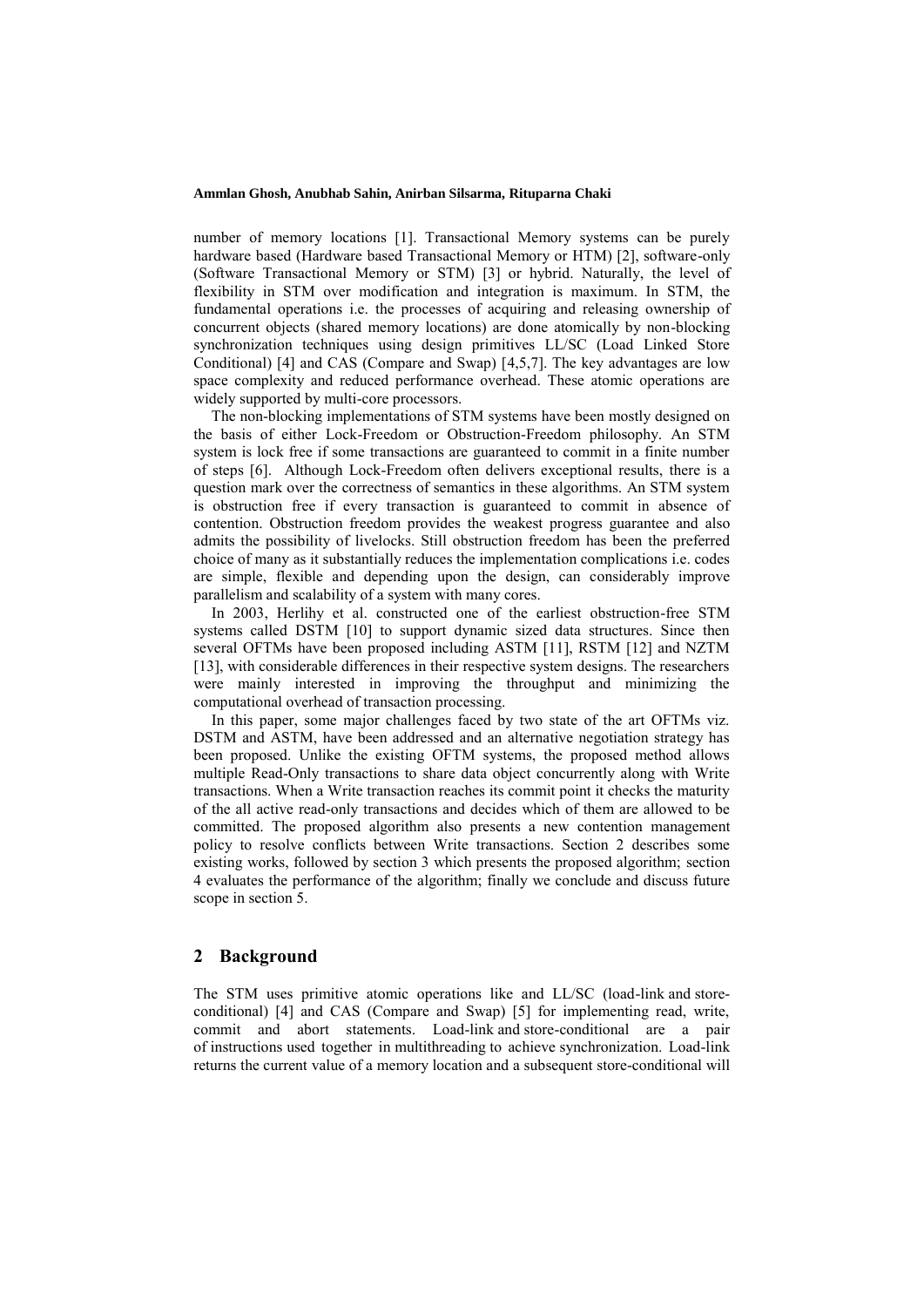store a new value if no updates are made in that location meanwhile. CAS is used to read from a particular memory location and to write back the modified value in the same location after ensuring that the location has not been altered in between. Of late a slightly sophisticated version viz. DCAS (Double-word Compare and Swap) [14] has been used in some STMs, which basically executes two CAS operations simultaneously. These primitive atomic operations are used to guarantee that consistency of the system is not hampered during an update. The common performance metrics for the various STM systems have been (i) Conflict Management, (ii) Transaction Granularity and (iii) Number of Basic Operations. In obstruction free environment, when a conflict occurs among two or more transactions (of which at least one is a Write transaction) over a particular resource, the management policy of the concerned system will determine which transaction(s) will progress and which will abort. This conflict management strategy of an OFTM is determined by the contention manager. The performance of an OFTM depends largely upon the efficiency of the contention manager [15]. Granularity is considered as the smallest data store memory unit that can be possessed by a transaction for its Read/Write operations.

The authors have discussed two well known OFTM implementations viz. DSTM [10] and ASTM [11] as the proposed methodology has been influenced by these implementations.

### **2.1 DSTM**

Herlihy et al. proposed one of the earliest obstruction-free STM (OFTM) systems called DSTM [10] to support dynamic sized data structures. The highlight of this system was assurance of progress in practice with the introduction of a modular contention manager, thus removing the single biggest drawback of OFTM. In DSTM, the TM-Object (Figure 1) points to a locator object with three pointers: pointer 1 points to the descriptor of the most recent transaction that held the object; pointers 2 and 3 point to the old and new versions of the data object. When a transaction successfully commits, the new version of the data object is made permanent. On the other hand, when a transaction is aborted by other transaction, the old version of the data object is read by the aborting transaction before its execution. Concepts of early release and visible/invisible reads were also coined by the DSTM developers, which have been applied in various forms in the latter STM designs. The idea of early release is that a transaction may release an opened object before committing. This sometimes proves really beneficial in case of data structures like trees. The read visibility helps to avoid unnecessary contention between Read only transactions. In this scheme, each transaction maintains a separate Read-list of the objects that have been opened by Read only transactions. Before commit, a Write transaction checks the Read-list to resolve the contention. The read visibility yields a large performance benefit, especially in read-dominated work load, due to its easy read-object validation.

Herlihy et al. [10] proposed two basic contention managers viz. Aggressive Manager and Polite Manager. An Aggressive Manager directly aborts the conflicting transaction(s) whereas Polite Manager uses exponential back-off to acquire ownership of the TM-Object.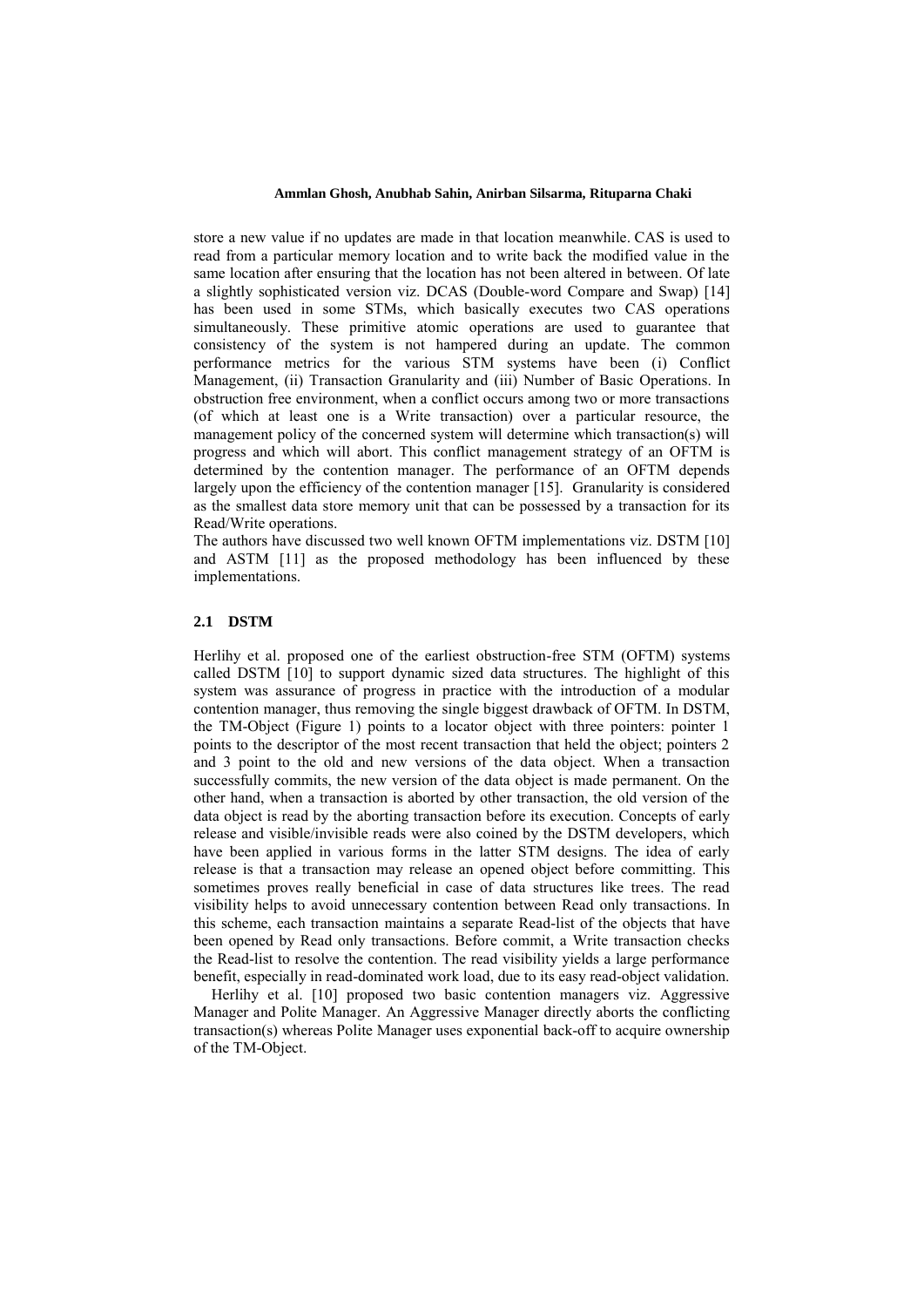

**Fig. 1.** Transactional Object (TM Object) structure in DSTM

## **2.2 ASTM**

Adaptive Software Transactional Memory (ASTM) [11] used the structures of DSTM along with a modified conflict management scheme to overcome the loopholes of DSTM. ASTM offered adaptive methodology to adjust the workload. A transaction acquires an object in two ways. In eager acquire methodology a transaction acquires the objects at the beginning, where as in lazy acquire scheme a transaction acquires objects at commit time. Eager acquire method allows a transaction to detect contention earlier and helps to ensure consistency. Naturally eager-ASTM works better in write dominated workload while lazy-ASTM works better in read dominated workload. The flip side is that it increases the overhead of the system because of the adaptive nature of acquire methodology.

Initially ASTM did not introduce any new manager, but shortly ASTM-2 [16] was released with Adaptive Contention Management Policies. The Adaptive Contention Manager uses the idea of machine learning motivated by behaviorist psychology, i.e. from previous experience a manager decides how to take action in a particular environment so as to maximize transaction throughput**.** ASTM2 includes a number of contention managers viz. Karma Manager, Eruption Manager and Greedy Manager. Karma Manager gives absolute priority to the transaction that has done more work. Eruption Manager is based on the principle that the more number of transactions a particular transaction is blocking, the higher priority the blocker transaction should have. Finally Greedy Manager does not abort the conflicting transaction unless it has a lower priority or is currently waiting for another transaction; otherwise it aborts the running transaction.

For Write transactions (acquired state), the TM-Object points to a locator with similar structure as that of DSTM. But by default the TM-Object points to the data objects (unacquired state). So when a Read transaction follows a Write transaction, the former suffers indirection overhead, not only for acquiring the ownership of the TM-Object but also for the extra CAS for changing the direction of the pointer from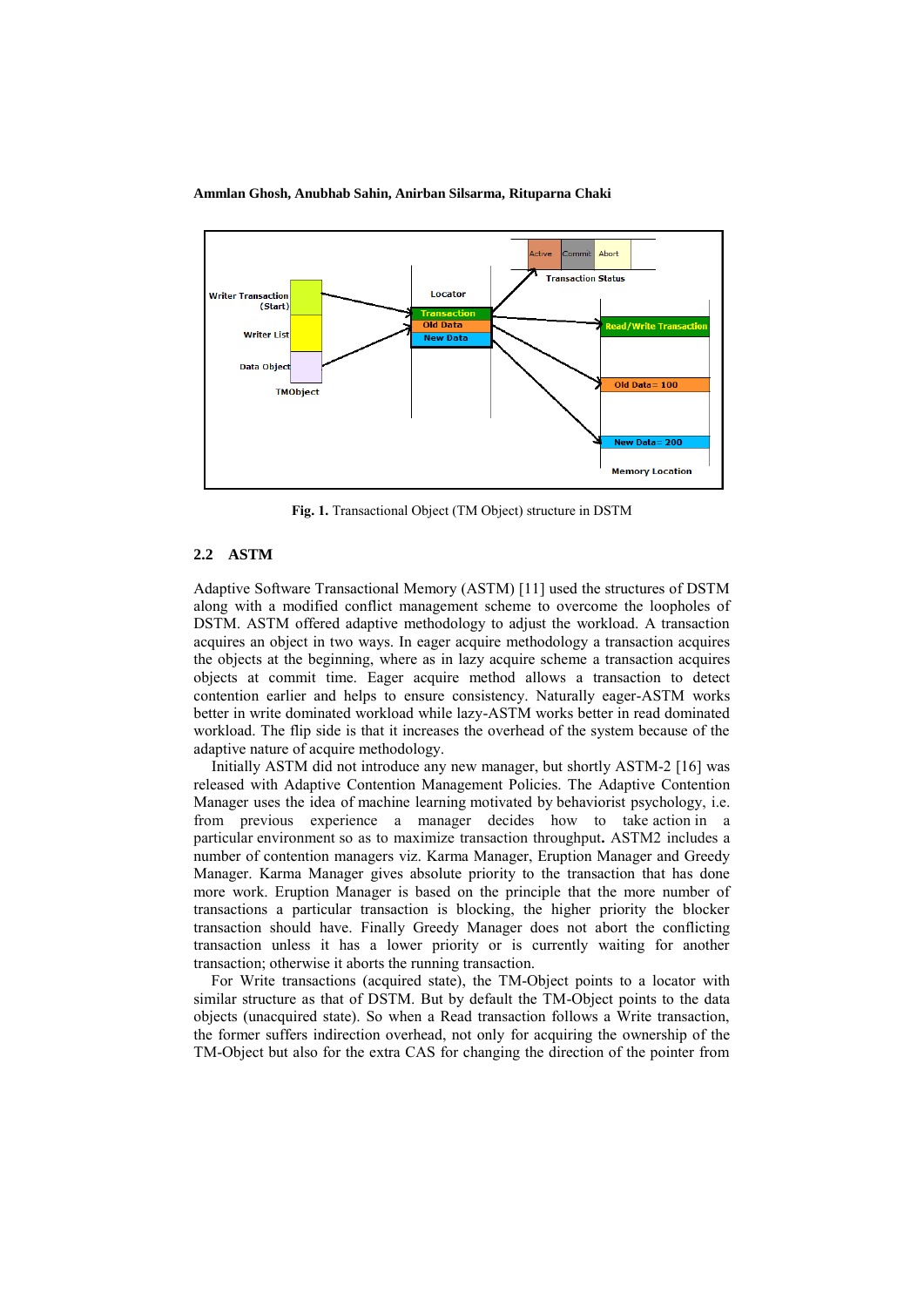locator to data. Analysis of this STM system over simulated test cases also verifies this finding; as expected, in workloads dominated by either read or write operations, ASTM gives excellent performance. But in case of a uniformly mixed set of Reads and Writes, the throughput degrades drastically.

The above STM systems use object granularity where there is no need to change the original object structure for converting a normal program to a transactional one. Object granularity also perfectly suits object oriented programming style.

Both in case of ASTM and DSTM, a transaction that opens *n* objects in write mode requires *n* CASes to acquire the objects and an additional CAS to commit which makes a total of *n+1* CASes. But the cost might increase manifold in ASTM as the subsequent readers might perform up to *n* CASes to return the objects to unacquired state [6].

# **3 Proposed scheme of arbitration over a resource between two or more competing transactions**

From the above inductive analysis we observe two major challenges common to both DSTM and ASTM:

(i) Considerably high number of aborts, and

(ii) The complexity involved in implementing modular contention management policy leads to a higher computational overhead

The frequent roll-backs of write transactions hamper the transactional processing greatly as normally write transactions execute longer than read-only transactions. The loss proves much costlier when a lengthy write transaction gets aborted by a much smaller write because of the rigidity of the concerned contention management policy. Also modular contention management schemes discussed above requires imparting intelligence in the software system such that based on the workload pattern the system can decide for itself which contention manager to use in a particular situation. Keeping these two major challenges in mind, this paper proposes a generic conflict management strategy aiming at reducing the abort percentage. The technique is based on the use of a single contention manager for all types of workload patterns. The proposed method uses lazy conflict detection scheme for both read-only as well as write transactions. In a bid to avoid spurious aborts for read-only transactions, a list of 'matured' read transactions (on the basis of their execution time) is maintained. When a write transaction tries to commit, it checks this list and backs-off to give a chance to these read-only transactions to commit. When a transaction detects conflicts, it either backs-off for certain time to give chance to the conflicting transactions or aborts conflicting transactions or aborts itself. The decision is taken after consulting the contention manager, in order to achieve synchronization in a non-blocking manner.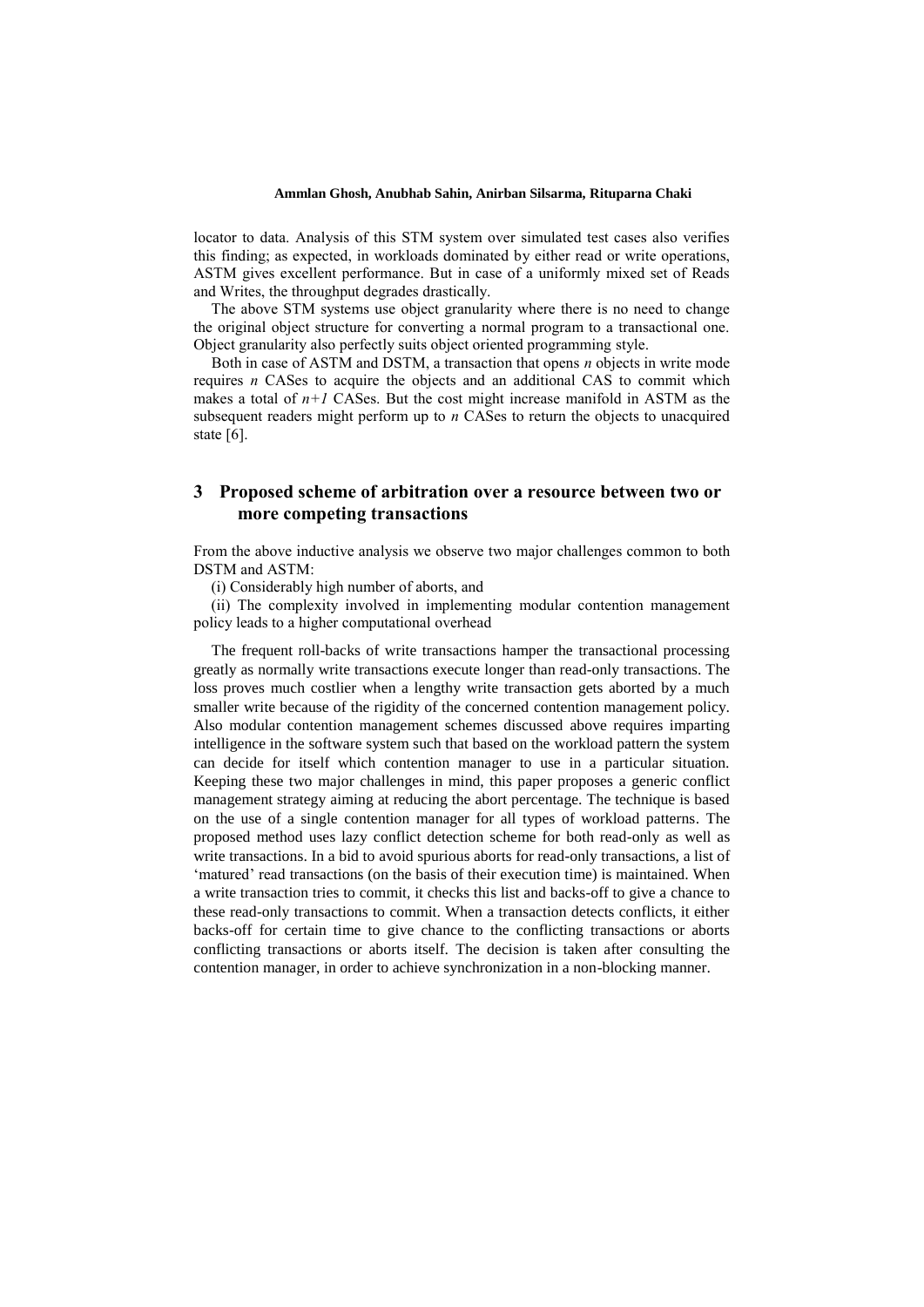#### **3.1 TM-Object structure in proposed OFTM**

The proposed OFTM maintains the TM Object structure (Figure 2) similar to that of DSTM. Additionally, this TMObject has a pointer to the write transaction's Q\_RdrLst, a list of qualified read-only transaction, on the basis of which a write transaction decides its back-off policy. Also for log file storage a descriptor is maintained by every transaction that stores the transaction metadata. The descriptor remains in the thread local storage (TLS) and is created right at the beginning, i.e. during thread initialization.



**Fig. 2.** TM Object structure in proposed OFTM

#### **3.2 Nomenclature**

It is presumed that transactions belonging to  $\sum_{i=1}^{n} T_{R/W}^i$  and obtained from a Pseudo Random Number Generating Algorithm open the object 'O' for either reading or modifying (each write transaction acquires a different version).

The underlying assumption is that work done by a transaction is roughly an increasing linear function of its total execution time. The following is an exhaustive list of term definitions used to describe the functioning of the system.

 $t^{\mu}$ <sub>W</sub>: mean time taken by the CPU to finish a write transaction.

**t µ <sup>R</sup>**: mean commit time of a read-only transaction.

**#T<sup>s</sup> <sup>w</sup>**: number of committed write transactions whose execution time is less than or equal to  $t^{\mu}{}_{w}$ .

 $\sum_{i=1}^{n} \mathbf{T}_{\text{RW}}^{i}$ : set of all transactions that initiate and commit within time span 't'.

**#Tw**: total number of committed write transactions.

 $t^i$ : total time for which a transaction  $T^i_{R/W}$  has executed, as calculated at that particular time instant.  $T_{RW}^{i}$  may be in active/aborted/committed state.

**RdrLst**: all active read-only transactions are stored in this list.

**T**<sup>i</sup>w**•Q\_RdrLst** ⊂ **RdrLst**: Qualified Reader List is a 2-tuple {j, Init<sup>i</sup><sub>R</sub>} list corresponding to write transaction  $T_w$ , which is the set of all active read-only transactions that started before  $T_w^i$ 's *try\_commit* point.

- **j**: Identity of the read-only transaction
- $\bullet$  **Init**<sup>j</sup><sub>R</sub>: timestamp at the initiation of T<sup>j</sup><sub>R</sub>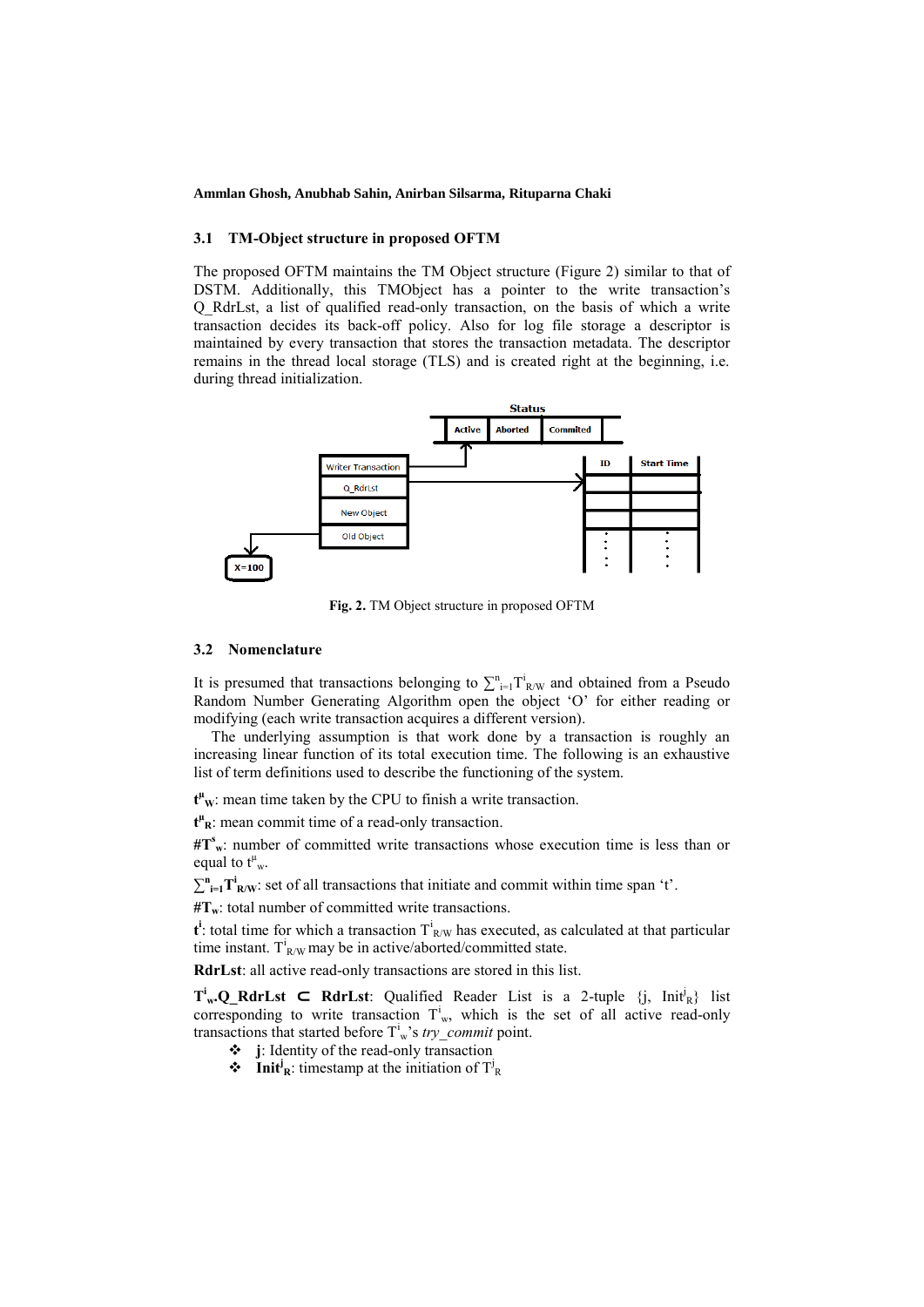Mtr\_lvl<sup>i</sup><sub>W</sub>: *maturity\_level* of the i<sup>th</sup> write transaction; if any write transaction executes lesser than  $t^{\mu}{}_{w}$ , then *maturity\_level* of that transaction is considered as  $LO$ ; if any write transaction executes longer than  $t_{\text{max}}^w$ , then *maturity\_level* of that transaction is considered as *HI*,

 $t^{w}_{max} = t^{u}_{w} * #T_w / #T_w^{s}$ 

The values of  $t^{\mu}$ <sub>W</sub> and  $t^{\mu}$ <sub>R</sub> get modified every time a new write transaction or a new read-only transaction commits. *Maturity level* is considered only for active write transactions.

#### **3.3 Proposed Algorithm**

For all transactions  $T_w^i$  that modified object O and has reached its *try\_commit* point

```
If Found = TRUE
```

```
If T_w^i Q_RdrLst != Ø
 t_b = t^{\mu} R - Min(t^k) \forall T<sup>k</sup>_R \in T_w^i.Q_RdrLst
 T_w^i backs off for time t_bCommit all T^k<sub>R</sub> \in T^i<sub>W</sub>.Q_RdrLst that reach their respective try_commit points
within this time period; remove them from RdrLst and T_w^i. Q_RdrLst
 Abort all T^m_R \in T^i_{w}.Q_R drLstEnd if
```
**If** Mtr\_lvl<sup>i</sup><sub>W</sub> = *LO* 

Check if there exists transaction,  $T_w^j$  which holds a version 'O<sub>j</sub>'  $\Im$  (Mtr\_lvl<sup>j</sup><sub>W</sub> = *HI*) && (O<sub>i</sub>!= O<sub>j</sub>)

**If** Found = TRUE

```
Complete execution of T_w^j and commit T_w^j
```
**End if End if**

Commit  $T_w^i$ 

Roll back all other write transactions holding  $O_k$   $\Theta$   $\Theta_k$  !=  $O_i$  and free the corresponding memory locations

# **End if**

#### **3.4 Case Study**

Normally it is observed that within a workload, even the longest read-only transaction executes for a shorter period than the smallest write transaction. But exceptions may happen especially in case of reads involving indirect addressing. In the proposed negotiation strategy, neither absolute free hand has been given to read-only transactions, nor occurrence of a conflict results in indiscriminate aborting of all reads under consideration. An intermediate approach has been adopted where only those read-only transactions that can finish execution within a stipulated time  $(t<sub>b</sub>)$  are allowed to commit.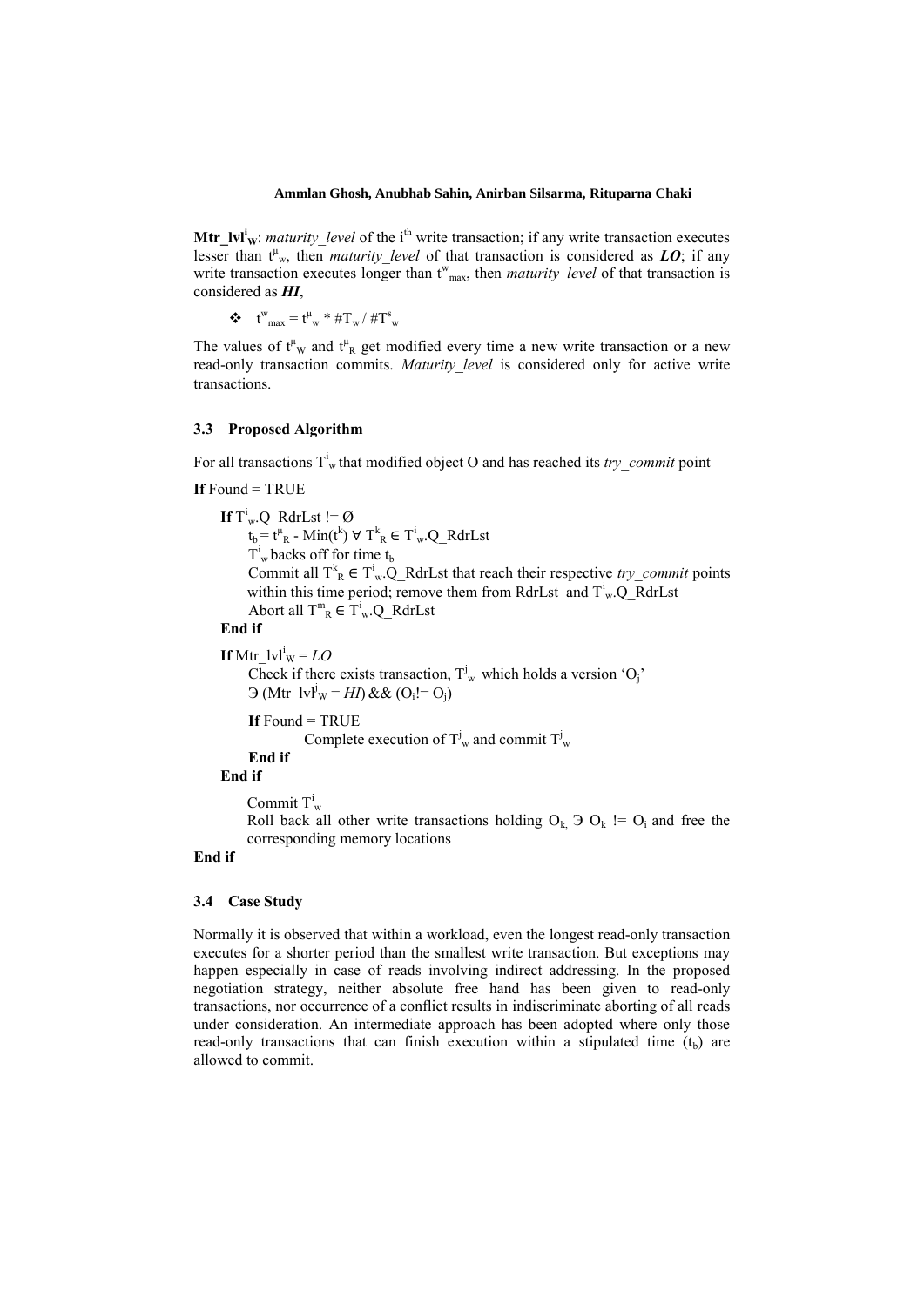We have categorized the active Write transactions in terms of their total time of execution as maturity  $level = LO$  and maturity  $level = HI$ . Reverse ratio has been assumed while defining  $t^{w}$ <sub>max</sub> because experimental results reveal that the number of committed write transactions which execute for less than  $'t_w^{\mu}$  time is considerably greater than #Tw/2.

#### **3.4.1 Random generation of threads**

We can visualize the system threads that use a particular object (say O) in the form of the following function,

 $i = \{ (Rand(x) Mod #T_n) + 1 \}$ 

This function gives a very good virtualization of random order acquisition of an object by different transactions (For e.g.  $T_i$  can be  $T_5$ ,  $T_{33}$ ,  $T_{17}$ , etc.).

But if all the threads are independent, i.e. they do not share any common object, each will commit on reaching its *try* commit point without bothering the others. This, however is a trivial case and is very unlikely to happen in practical systems.

# **3.4.2 Checking before Write commit**

Before a write transaction commits, the system basically performs the following: it checks if any read-only transaction(s) is holding an old version of the same object; next it verifies if the *maturity\_level* of the *try\_commit* write transaction is *LO*; if the outcome of this second check is affirmative, it performs the final check, i.e. if the transaction under consideration is forcing another write transaction with *maturity level* = *HI* to roll back. From the outcome of this threefold checking, it effectively makes way for most read-only transactions (if not all) to commit and also saves any lengthy write transaction which would have been sacrificed otherwise. The value of back-off time  $t<sub>b</sub>$  is environment dependent and might vary from one workload set to another. This is shown in the Figure 3a and 3b. Table 1 compares two wellknown OFTMs i.e. DSTM and ASTM with the proposed one, by characterizing some important designing parameters.

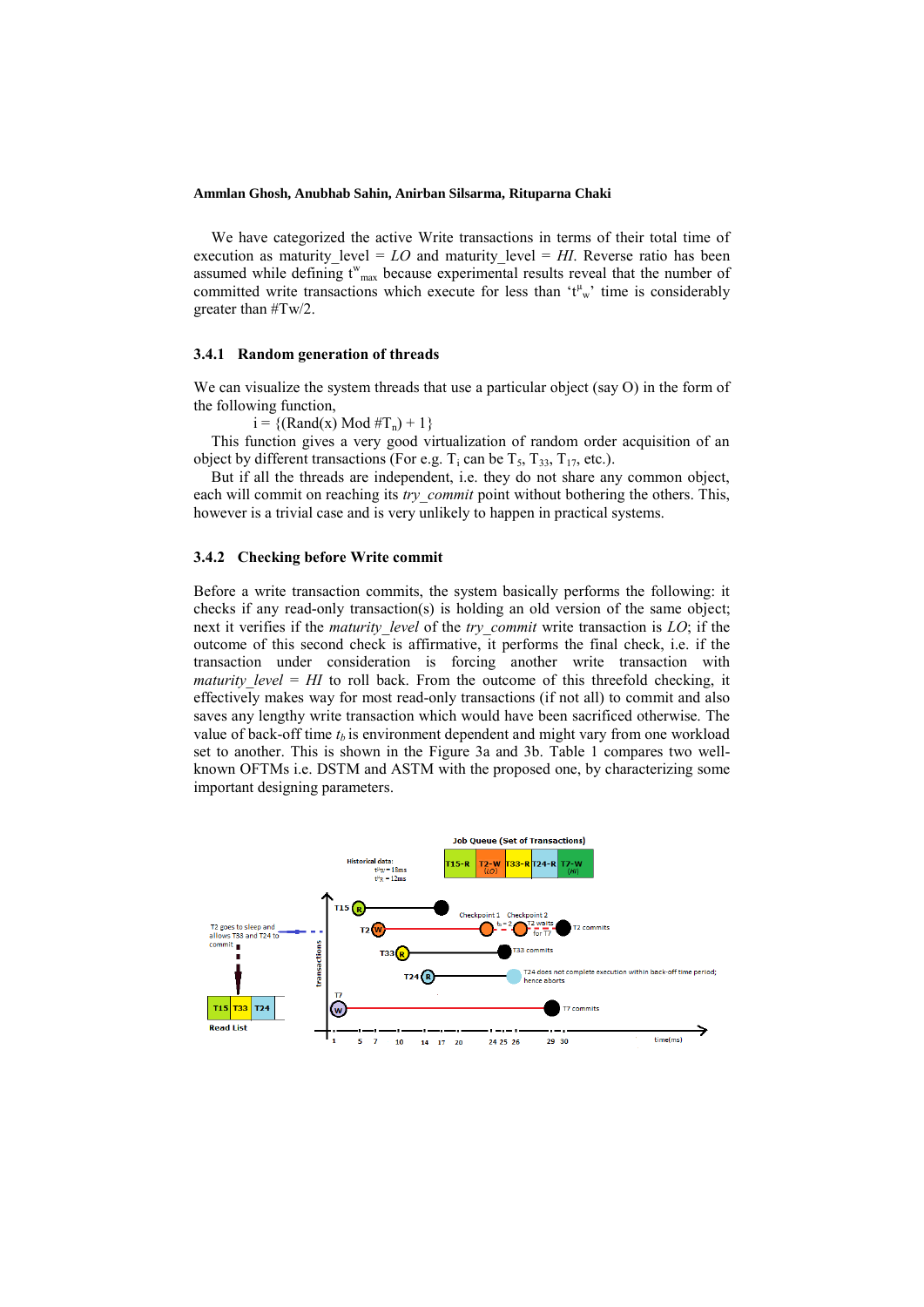

Fig. 3. a. Case 1.  $T_2$  waits for  $T_7$  to commit

**Fig. 3. b.** Case 2.  $T_2$  forces  $T_7$  to abort

## **3.5 Comparison of the proposed OFTM with DSTM and ASTM**

| <b>Designing</b><br><b>Parameters</b> | <b>DSTM</b>                                                                        | <b>ASTM</b>                                                                        | <b>PROPOSED</b><br><b>OFTM</b>                                                    |
|---------------------------------------|------------------------------------------------------------------------------------|------------------------------------------------------------------------------------|-----------------------------------------------------------------------------------|
| Synchronization                       | Obstruction                                                                        | Obstruction                                                                        | Obstruction                                                                       |
|                                       | Freedom                                                                            | Freedom                                                                            | Freedom                                                                           |
| Granularity                           | <b>Object Based</b>                                                                | <b>Object Based</b>                                                                | <b>Object Based</b>                                                               |
| <b>Conflict Detection</b>             | Eager                                                                              | Lazy                                                                               | Lazy                                                                              |
| <b>Update Strategy</b>                | Direct                                                                             | Deferred                                                                           | Deferred                                                                          |
| <b>Read Visibility</b>                | Invisible                                                                          | Invisible                                                                          | Visible                                                                           |
| Data<br>Organization                  | Keeps<br>transactional data<br>and object data in<br>separate memory<br>structures | Keeps<br>transactional data<br>and object data in<br>separate memory<br>structures | Keeps<br>transactional data<br>and object data in<br>the same memory<br>structure |
| <b>Data Indirection</b>               | Two indirections                                                                   | Two indirections                                                                   | One indirection                                                                   |

**Table 1.** Analysis of DSTM, ASTM and the proposed OFTM based on some designing parameters.

# **4 Performance Evaluation**

The efficiency and performance improvement of the proposed method over the existing OFTMs [10], [11] depends a lot upon the level of domination of reads in the set. This has been analyzed here in three different categories. However, towards the end of this section, it would be established that the proposed approach would guarantee at least equivalent throughput as compared to the existing approaches.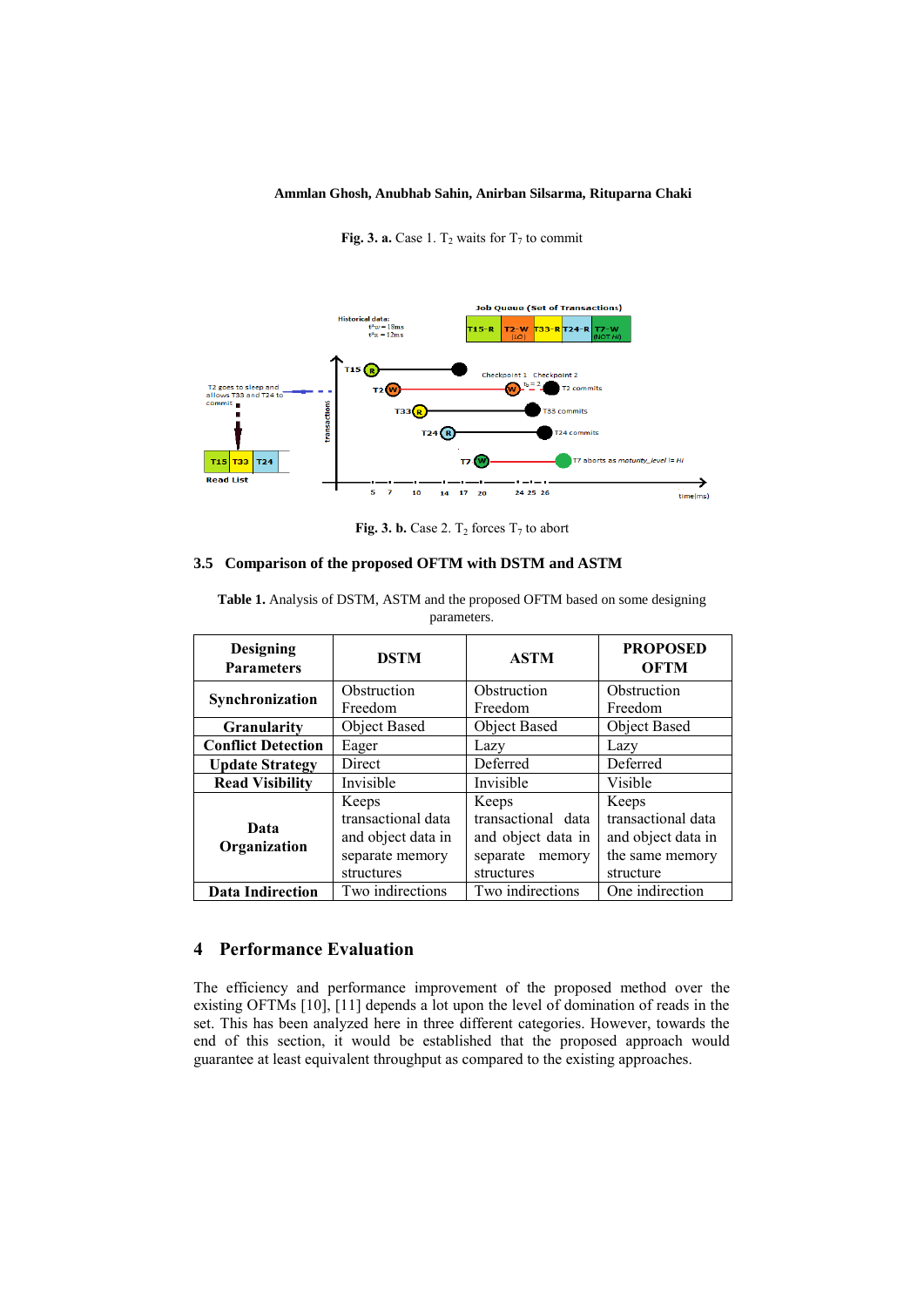#### **4.1 Metric of evaluation**

There are various parameters of evaluating the performance of an STM system. One fundamental approach is by measuring the percentage of committed transactions. To compare the performance of the various Contention Managers, we have created a pool of fifty threads. With variation in the percentage of writes, we have executed two very well-known Contention Managers, viz. Aggressive Manager proposed by Herlihy et. al. in DSTM and Karma Manager of ASTM-2 in the thread pool. On the same test beds we have tested our proposed manager. Here contention over a single resource has been considered. The start time and execution time of the transactions were generated randomly and the following results were achieved.The following figures show the results of evaluation.



40 40

0 20 40 60 80 100

40

Total READ

**Fig. 4.a.** 10% Write Set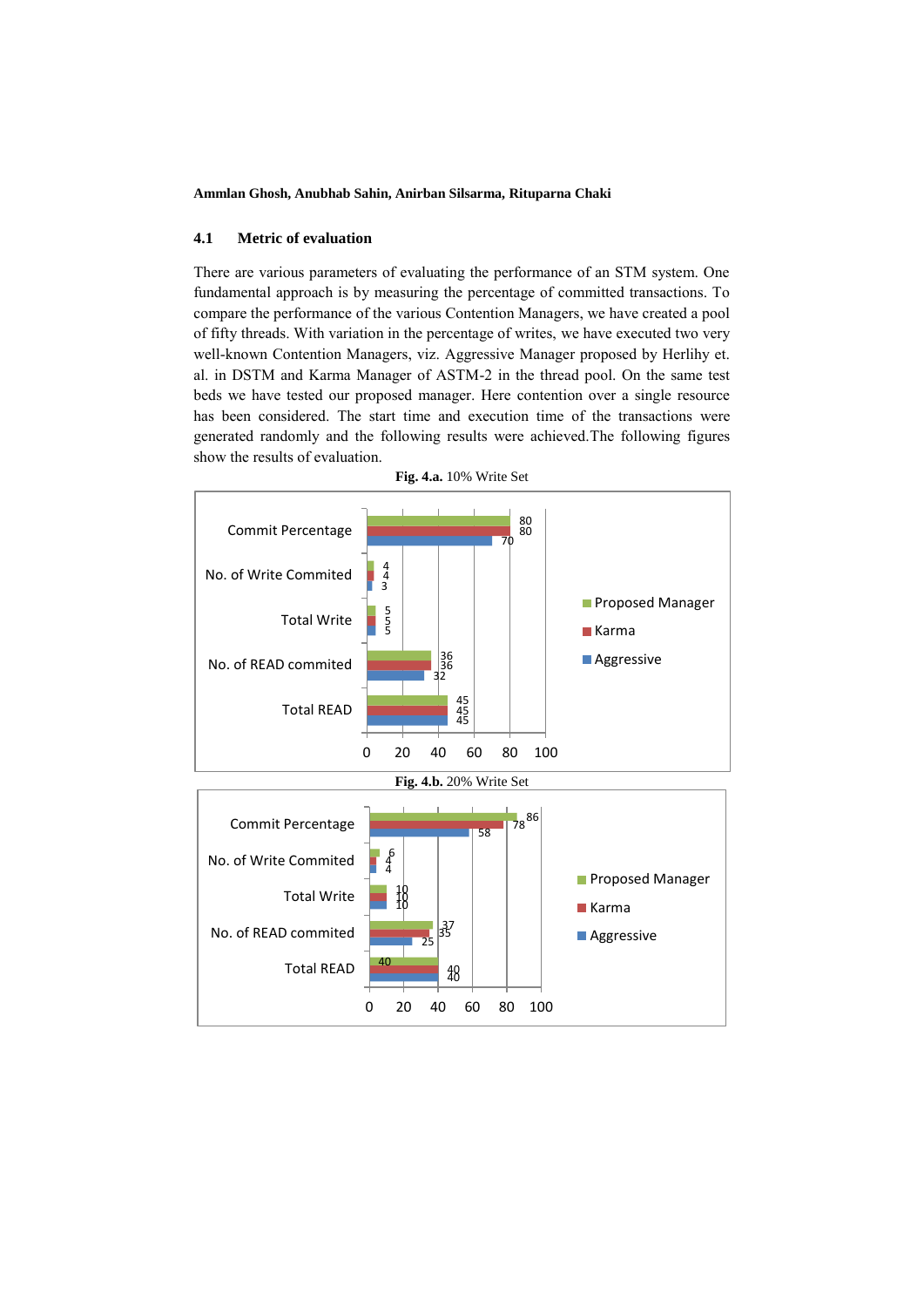

**Fig. 4.c.** 40% Write Set

#### **4.3 Performance Summary:**

The simulation results on the three different workload sets reveal that performance of the proposed algorithm is always better than performance of both these managers in case of read-write conflicts. This is because of the sensible back-off performed by the contention manager whenever there is a contention between a read transaction and a write transaction. Also it is found that performance of the proposed manager with respect to the others improves significantly with decrease in the domination of reads in the workload. From the graphs, it can be concluded that though the proposed manager performs slightly better than Karma manager, but it surpasses the commit percentage of Aggressive Manager by miles over all workloads.

By a non-weighted average across all the four test cases, our manager achieves a flat betterment of 36.85% over the performance of Aggressive Manager and 4.34% over that of Karma Manager.

# **5 Conclusion and Future Scope**

The proposed OFTM aims at reducing the number of aborts. It gives a fair amount of time period to the active read-only transactions so that they can complete execution and commit. In many cases it will not abort any of the read-only transactions. The novelty of this system lies in the fact that in case of write-write conflicts, it saves the matured writes, instead of aborting it. The system also performs clean-ups for all unsuccessful transactions and frees the corresponding memory locations. On the flip side, this STM system is not strictly non-blocking as putting  $T_w^i$  off to sleep is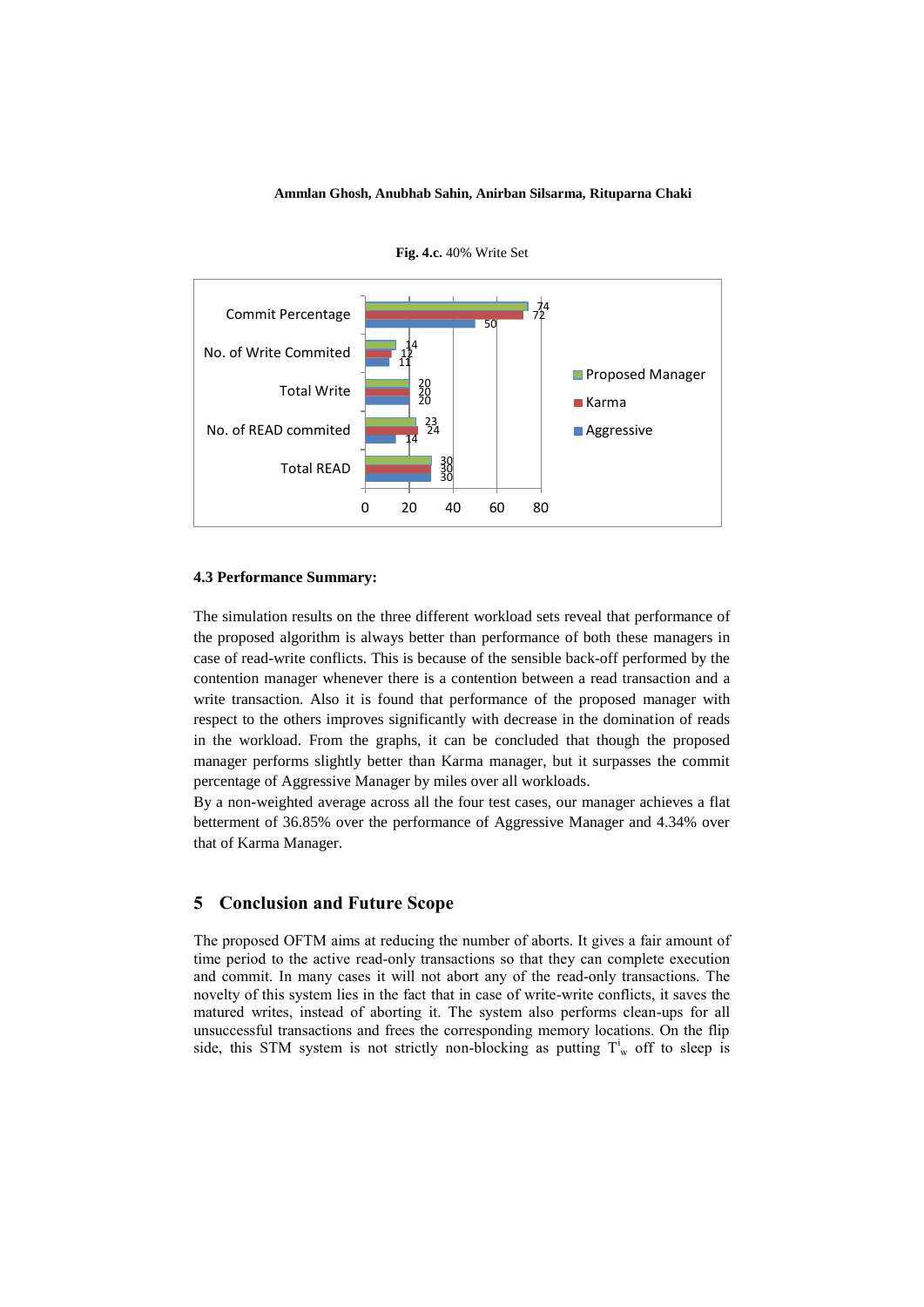basically blocking it from completing its execution. In this regard we have made a trade-off between rigidity of non-blocking semantics and system throughput.

The authors plan to test the algorithm upon some more sophisticated benchmarks like Red Black tree and Hash Table. Once done, the performance of the proposed OFTM system shall be compared with the best known existing OFTMs. Considering the degree of reduction of computational overhead, a par performance or even 10% degradation in terms of throughput should be a satisfactory result for proposed OFTM.

# **6 References**

- 1. Tim Harris, James Larus and Ravi Rajwar.: Transactional Memory  $2<sup>nd</sup>$  Ed. Morgan & Claypool. 2010.
- 2. Maurice Herlihy and J. Eliot B. Moss.: Transactional memory: architectural support for lockfree data structures. In: ISCA '93: Proc. 20th Annual International Symposium on Computer Architecture, pages 289–300, May 1993
- 3. N. Shavit and D. Touitou.: Software transactional memory. In: ACM SIGACT-SIGOPS Symposium on Principles of Distributed Computing, pp. 204-213. ACM August 1995.
- 4. Virendra J. Marathe and Michael L. Scott.: Using LL/SC to simplify word-based software transactional memory (poster). In: PODC'05: Proc. 24th ACM Symposium on Principles of Distributed Computing, July 2005.
- 5. Rachid Guerraoui and Michal Kapalka.: On Obstruction-Free Transactions. In: SPAA '08: Proc. 20th Annual Symposium on Parallelism in Algorithms and Architectures, pages 304–313, June 2008.
- 6. Virendra J. Marathe., and Michael L. Scott.: A Qualitative Survey of Modern Software Transactional Memory Systems. Technical Report Nr. TR 839. University of Rochester Computer Science Dept. (2004)
- 7. Maurice Herlihy.: Wait-free synchronization. In: TOPLAS: ACM Transactions on Programming Languages and Systems, vol. 13, no. 1, pp. 124–149, Jan. 1991.
- 8. Keir Fraser.: Practical lock freedom, PhD Dissertation, Cambridge University Computer Laboratory, 2003.
- 9. M. Herlihy, V. Luchangco, and M. Moir.: Obstruction-free synchronization: Doubleendedqueues as an example, In: Proceedings of the 23rd International Conference on Distributed Computing Systems, pp. 522-529, 2003.
- 10. M. Herlihy, V. Luchangco, M. Moir, and W. N. Scherer III.: Software Transactional Memory for Dynamic-sized Data Structures. In: 22nd Annual ACM Symposium on Principles of Distributed Computing, pp. 92-101, July 2003.
- 11. V. J. Marathe, W. N. Scherer III, and M. L. Scott. Adaptive software transactional memory. In: Proceedings of the 19th International Symposium on Distributed Computing (DISC), pp. 354–368, 2005.
- 12. V. J. Marathe, M. F. Spear, C. Heriot, A. Acharya, D. Eisenstat, W. N. Scherer III, and M. L. Scott. The Rochester software transactional memory runtime. [http://www.cs.rochester.edu/research/synchronization/rstm,](http://www.cs.rochester.edu/research/synchronization/rstm/) 2006.
- 13. F. Tabba, C. Wang, J. R. Goodman, and M. Moir. NZTM: non-blocking zero-indirection transactional memory. In: Proceedings of the 21st ACM Annual Symposium on Parallelism in Algorithms and Architectures (SPAA), pp. 204-213, 2009.
- 14. Hagit Attiya, and Eshcar Hillel.: The power of DCAS: highly-concurrent software transactional memory. In: Proceedings of the twenty-sixth annual ACM symposium on Principles of distributed computing. ACM, 2007.